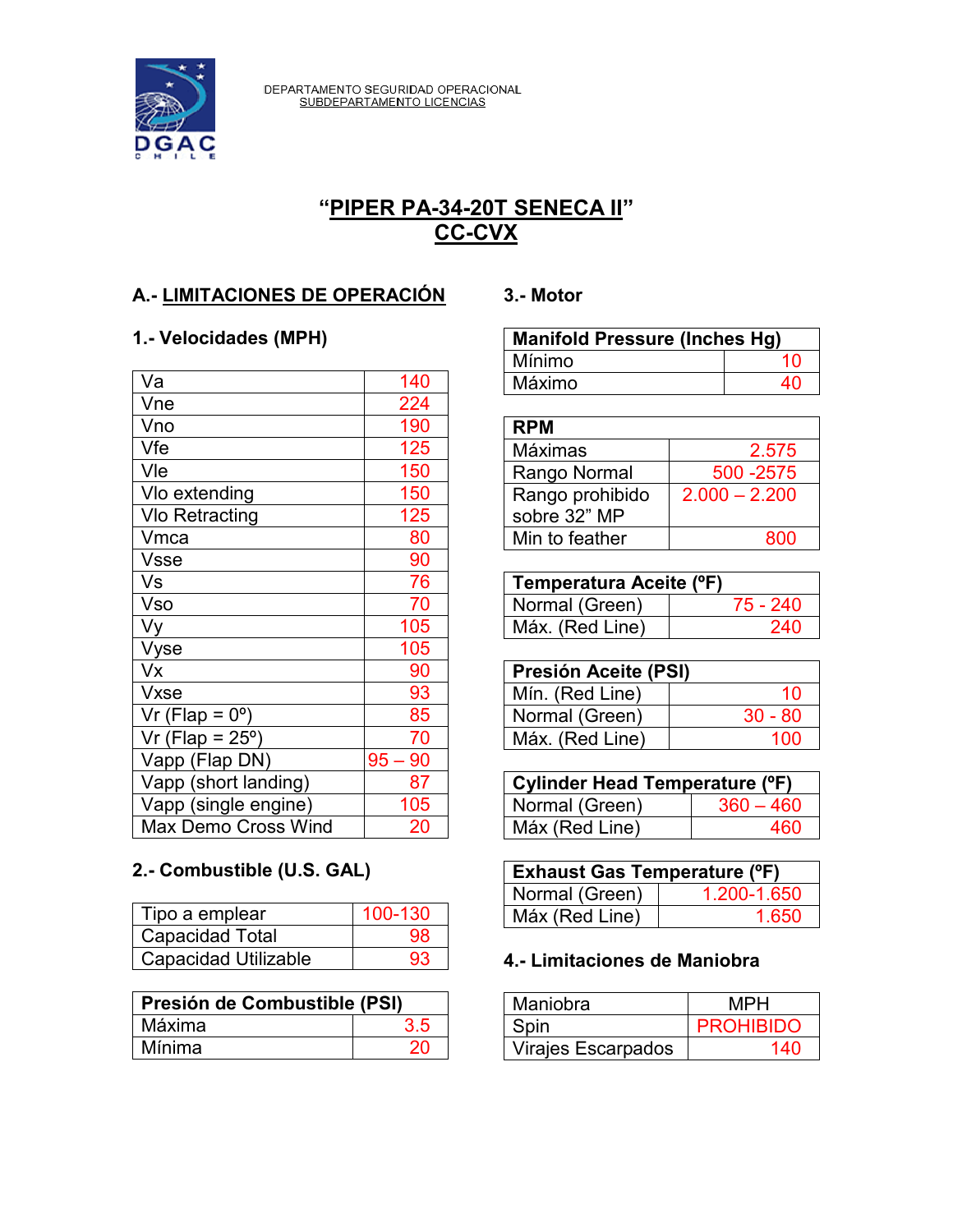#### **B.- PROCEDIMIENTOS DE EMERGENCIA**

#### **1.- ENGINE FAILURE DURING TAKEOFF (below 85 mph):**

If engine failure occurs during takeoff and 85 mph has not been attained:

#### **THROTTLES CLOSED STOP STRAIGHT AHEAD**

If inadequate runway remains to stop:

**THROTTLES CLOSED BATERY SWITCH OFF FUEL SELECTORS OFF**

**BRAKES MAXIMUM BRAKING CONTINUE STRAIGHT AHEAD, TURNING TO AVOID OBSTACLES AS NECESSARY**

#### **2.- ENGINE FAILURE DURING TAKEOFF (85 mph or above):**

If engine failure occurs during takeoff ground roll or after lift-off with gear still down and 85 mph has been attained:

a. If adequate runway remains: **THROTTLES CLOSED IF AIRBORNE LAND STOP STRAIGHT AHEAD** 

If runway remaining is inadequate for stopping, decide whether to abort or continue.

b. If decision is made to continue,

**HEADING MAINTAIN AIRSPEED MAINTAIN ESTABLISH A CLIMB** LANDING GEAR **RETRACT ACCELERATE TO VYSE 105 MPH INOPERATIVE ENGINE IDENTIFY** 

**VERIFY FEATHER**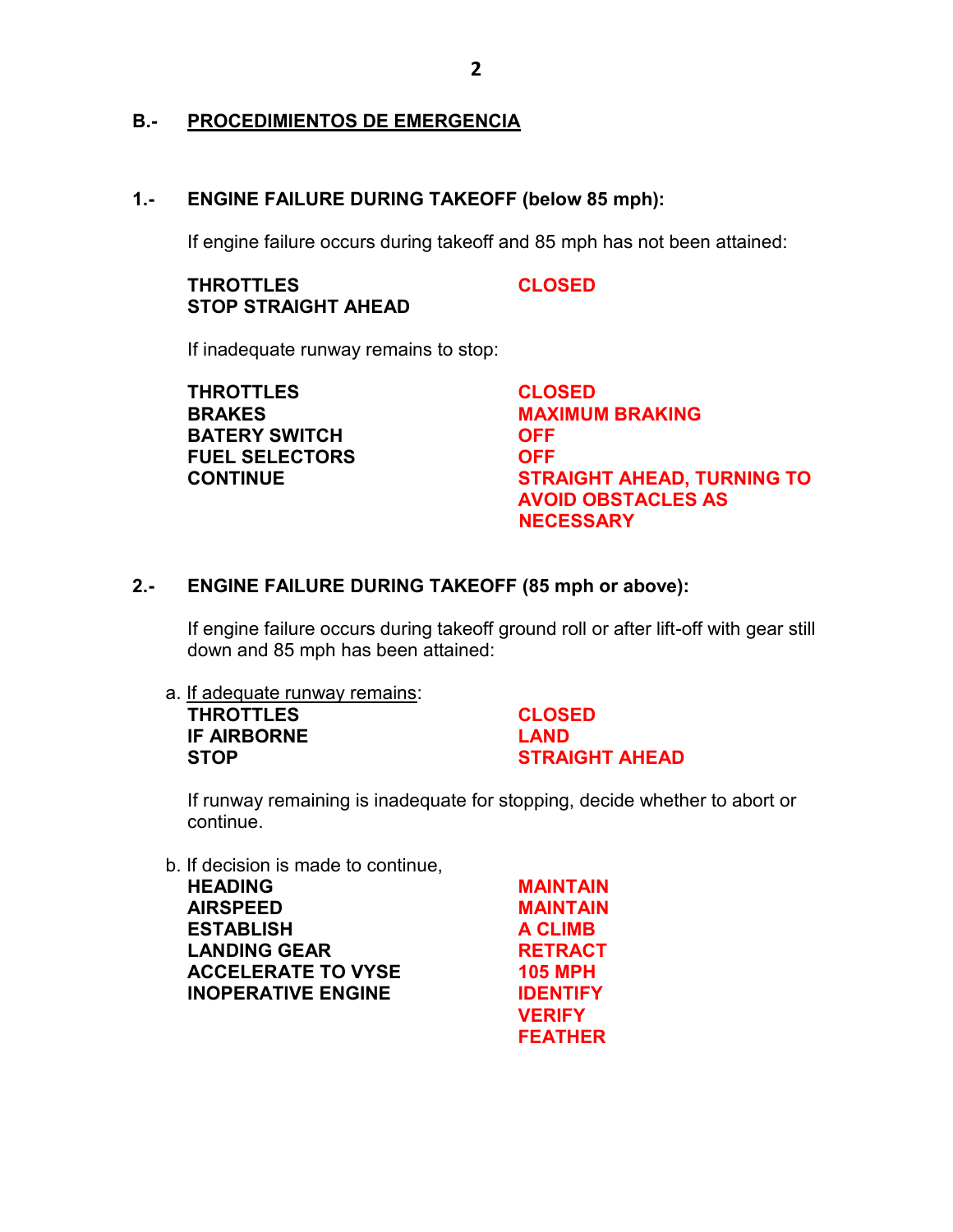**3.- ENGINE RESTART IN FLIGHT**

**MIXTURE RICH FUEL SELECTOR CROSSFEED ALTERNATE AIR OPEN AUX FUEL PUMP HIGH** 

**MAGNETOS SELECT LEFT OR RIGHT ONLY**

**If power is not restored: AUX FUEL PUMP COFF INOPERATIVE ENGINE FEATHER AND SECURE**

**4.- ENGINE FIRE IN FLIGHT:** a.- Affected engine:

> **FUEL SELECTOR OFF THROTTLE CLOSED PROPELLER FEATHER MIXTURE IDLE CUT-OFF HEATER OFF DEFROSTER OFF IF TERRAIN PERMITS LAND IMMEDIATELY**

#### **5.- ENGINE FIRE ON GROUND:**

a.- If engine has not started:

| <b>MIXTURE</b> | <b>IDLE CUT-OFF</b> |
|----------------|---------------------|
| THROTTLE       | <b>OPEN</b>         |
| STARTER        | <b>CRANK ENGINE</b> |

If engine has already started and is running, continue operating to try pulling the fire into the engine.

If fire continues, extinguish with best available means.

b.- If external fire extinguish is to be applied:

| <b>FUEL SELECTOR VALVES</b> | <b>OFF</b>          |
|-----------------------------|---------------------|
| <b>MIXTURE</b>              | <b>IDLE CUT-OFF</b> |